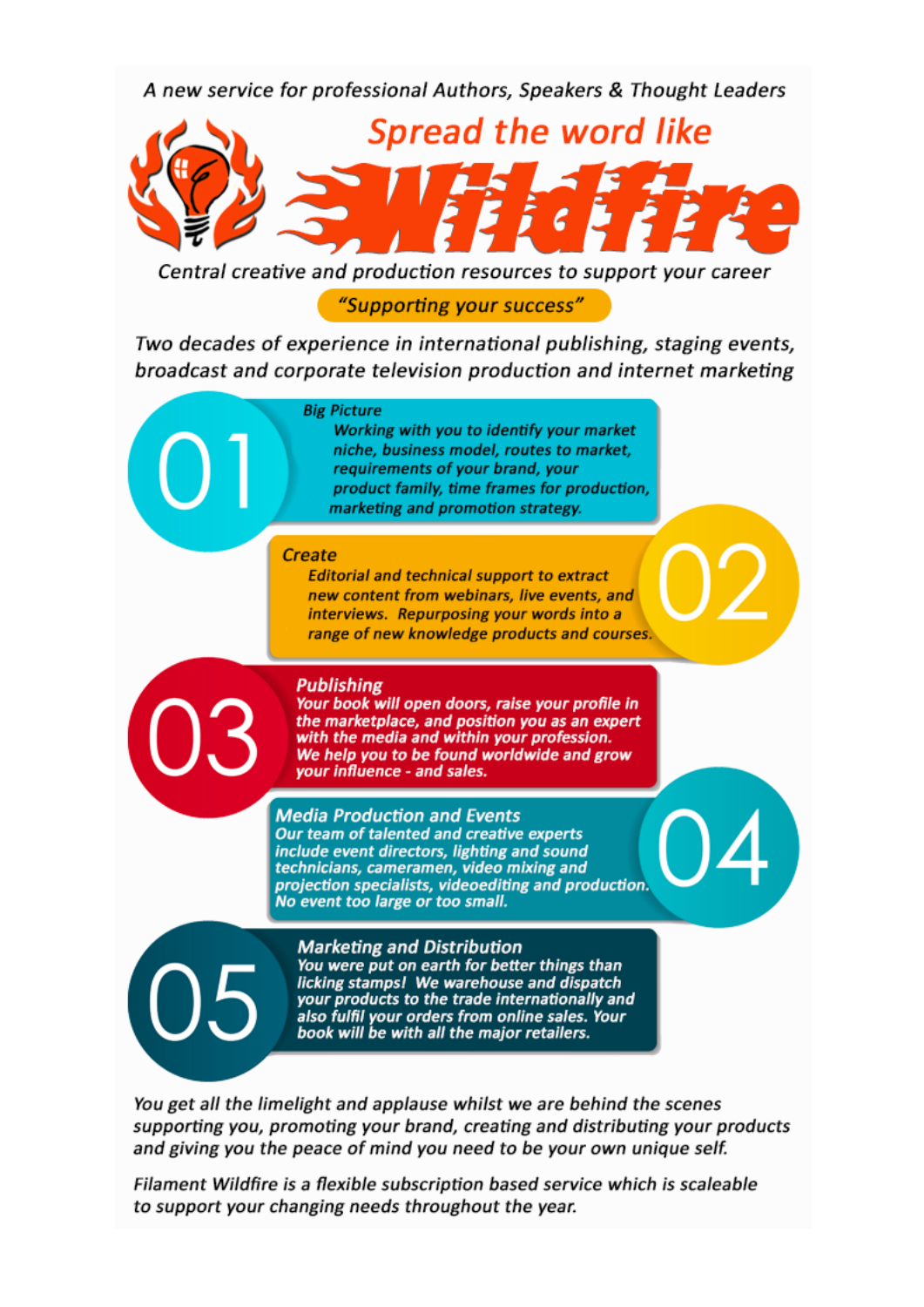

Because of your standing in the marketplace as a professional communicator, your needs and expectations are different from the average author. To support your career as a speaker, trainer, author and thought leader, we provide a bespoke 'concierge service' which helps;

- Repurposing and creating new content based on your recordings and transcriptions
- Providing editors, proofreaders and ghost writers to develop new product
- Crafting a range of income generating knowledge products in all media
- Publishing physical and electronic books and making them available to the book trade worldwide
- Providing warehousing, fulfilment and distribution.
- Providing technical support for presentations and event
- Managing back of room sales at events
- Stage management, lighting, sound and projection
- Filming and video editing
- Email marketing and web site content management
- Blogging and Social Media

# How we work

We provide a single contact point for our clients and act as their 'back office' doing all the penny tasks that are needed to support their speaking and events

This is resourced by a variable monthly subscription which is based on the estimated needs of the author in the month ahead. There is a fixed hourly rate of £50 which can be used for admin, artwork and design works, copywriting, website updates, mailing list management, video editing - or a whole range of other support services. You can call this off in 15 minute intervals. Subject to a minimum subscription based on one hour per week. Note: Unused time may be carried forward to the following month.

Wherever you are in the world, one call to use can make things happen and smooth your path.

External third party services can be immediately arranged on your behalf providing we have a live payment method in place to resource this. Third party services are supplied on a cost plus 25% project management fee.

Warehousing and fulfilment services - Warehousing is charged at £3 per pallet per week.

Fulfilment services - where we post our products on your behalf, including any letters of brochures you might want to include. Charged at actual postage plus £1.20 per unit